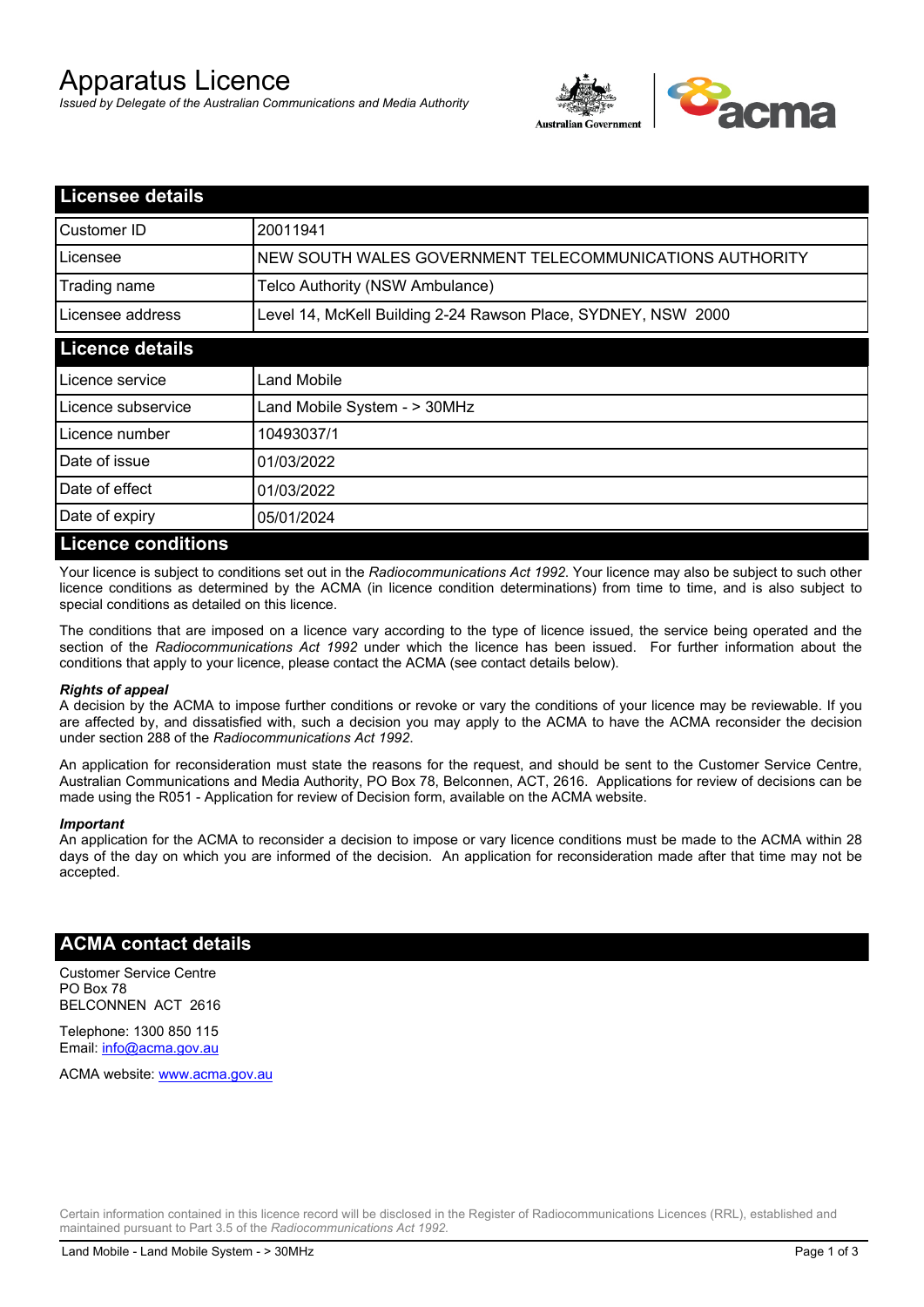# **Advisory Notes applying to licence no.: 10493037/1**

Conditions applicable to the operation of Land Mobile System station(s) authorised under this licence can be found in the Radiocommunications Licence Conditions (Apparatus Licence) Determination and the Radiocommunications Licence Conditions (Land Mobile Licence) Determination. Copies of these determinations are available from the ACMA and from the ACMA home page (www.acma.gov.au).